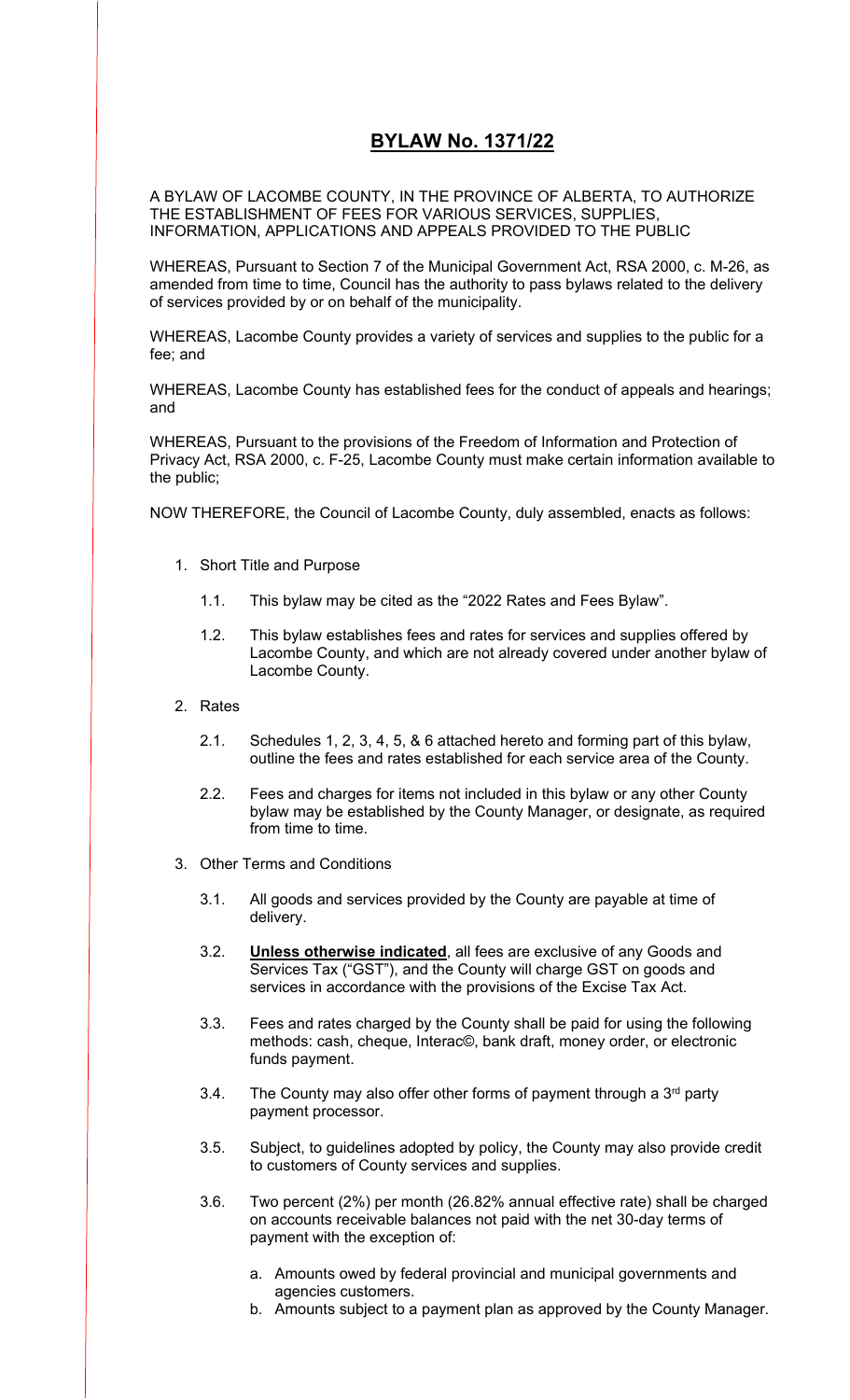- 3.7. At the discretion of the County Manager, or designate, late payments penalties may be waived, cancelled, or adjusted.
- 4. Lacombe County Bylaw #1352/21 is hereby repealed.
- 5. Rates in this bylaw become effective upon adoption of this bylaw.

Reeve

County Manager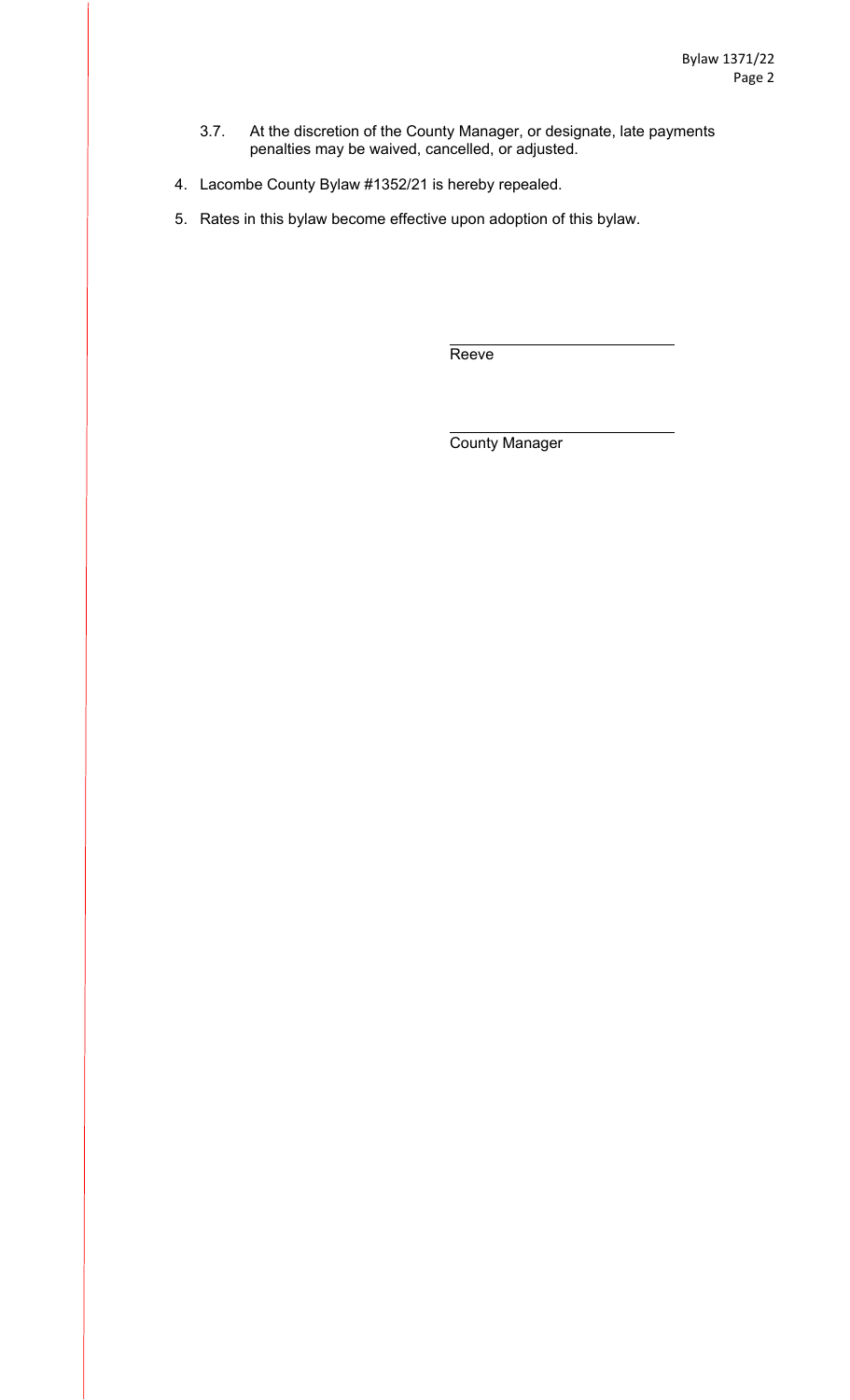#### **Schedule 1 Corporate Services**

1. General Fees and Charges

| a. Photocopying |                  |
|-----------------|------------------|
| Single Sided    | $$0.25$ per page |
| Double Sided    | \$0.40 per page  |

- b. Fax Transmission Local \$0.50 per page Long Distance \$1.00 per page
- c. Staff Time to Produce Information Not Provided for Elsewhere in This **Policy** \$7.50 per ¼ hour
- d. FOIP Requests As per Lacombe County Freedom of Information and Protection of Privacy Bylaw, as amended from time to time.
- e. Copies of Council, Council Committee, MPC & SDAB Meeting Minutes

County Ratepayers - No charge for 1<sup>st</sup> copy of minutes of each meeting. Additional copies provided at cost of photocopying noted above.

Non-County Ratepayers - Provided at cost of photocopying noted above.

f. Electronically Generated Records

CD Rom \$3 per CD, and staff time to produce record

### 2. Aerial Photography/Mapping

|    | <b>Regular</b><br><b>County Map</b><br>County Map (mailed)<br><b>County Atlas Booklet</b><br>County Atlas Booklet (mailed)<br><b>County Map Foldup</b><br>County Map Foldup (mailed) | \$15<br>\$15 plus mailing costs<br>\$23<br>\$23 plus mailing costs<br>\$15<br>\$15 plus mailing costs |
|----|--------------------------------------------------------------------------------------------------------------------------------------------------------------------------------------|-------------------------------------------------------------------------------------------------------|
|    | <b>Laminated</b><br><b>County Map</b><br>County Map (mailed)                                                                                                                         | \$17<br>\$17 plus mailing costs                                                                       |
|    | <b>Quarter Section Maps</b><br>8.5" x 11" Hard Copy<br>8.5" x 11" Digital Copy                                                                                                       | \$5<br>\$10                                                                                           |
|    | <b>Air Photo</b>                                                                                                                                                                     | \$100 per township                                                                                    |
|    | <b>Custom Mapping</b>                                                                                                                                                                | \$65 per hour (minimum<br>1-hour charge)                                                              |
| 3. | <b>Tax Certificates</b>                                                                                                                                                              | \$25                                                                                                  |
| 4. | <b>Dishonored Payment</b>                                                                                                                                                            | \$25                                                                                                  |
| 5. | Cemetery Plots - Mirror and District Cemetery (Bylaw 1008/05)                                                                                                                        |                                                                                                       |

| Single Plot Lacombe County resident      | \$200 |
|------------------------------------------|-------|
| Single Plot Non-resident                 | \$400 |
| Cremation Plot - Lacombe County resident | \$100 |
| Cremation Plot - Non-resident            | \$200 |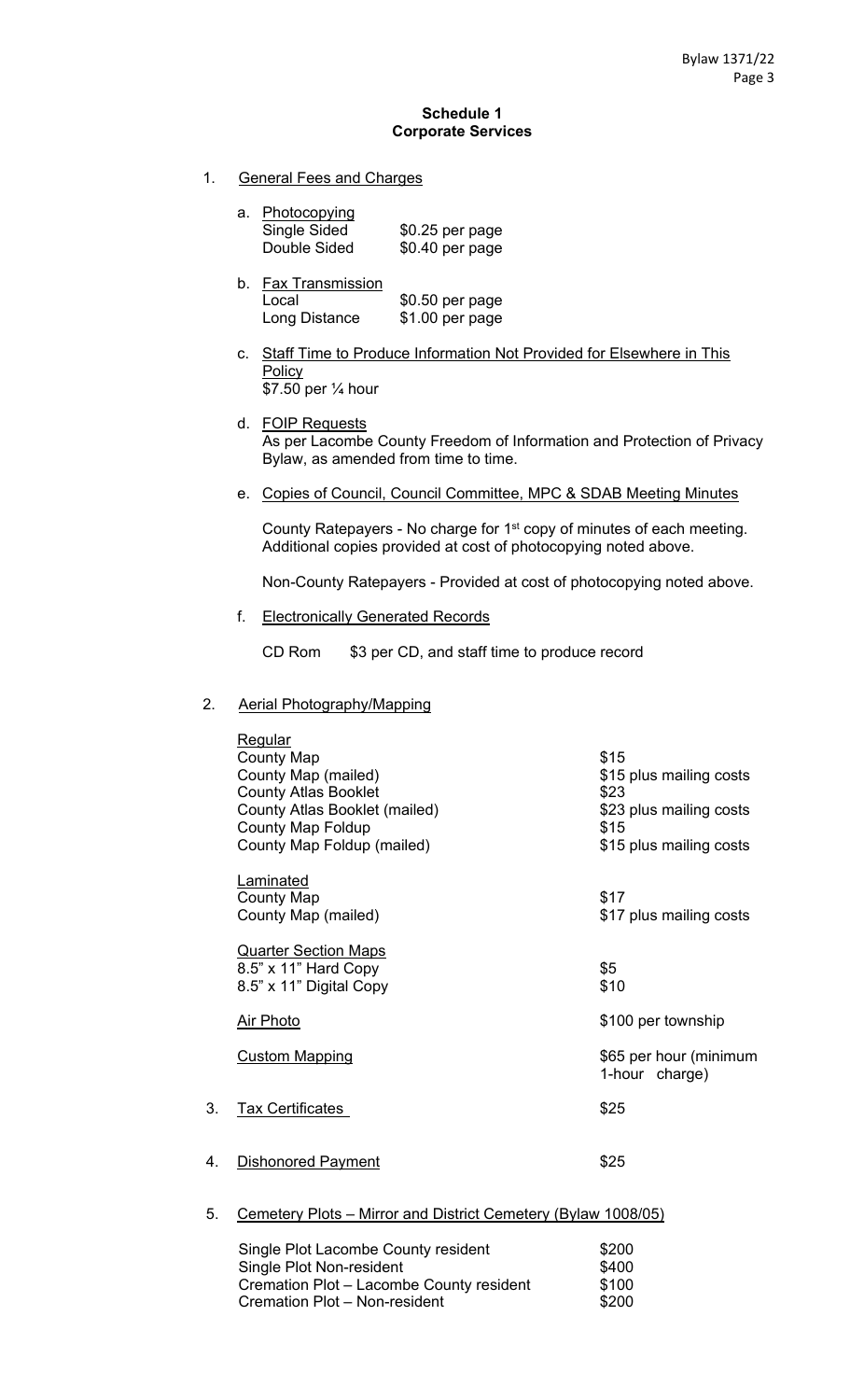| Field of Honour – Veteran          | \$100 |
|------------------------------------|-------|
| Field of Honour - Veteran's spouse | \$200 |
| Perpetual Care – Single Plot       | \$100 |
| Perpetual Care - Cremation Plot    | \$60  |
| Opening/Closing – Cremains         | \$200 |

## 6. Dog Licensing Fees

| Obtained prior to February 28th | Altered \$15.00 Unaltered \$25.00 |
|---------------------------------|-----------------------------------|
| Obtained after February 28th    | Altered \$30.00 Unaltered \$50.00 |

## 7. Mirror Lot Sales Prices (Council Policy AD(8))

| <b>Type</b>               | <b>Size</b>                 | Price           |
|---------------------------|-----------------------------|-----------------|
| Serviced With Water and   | $50' \times 120'$           | \$14,000        |
| Sewer - at Property Line  | Other Sizes                 | \$2.33/sq. ft.  |
| Serviced With Water and   | $50' \times 120'$           | \$9,800         |
| Sewer- in Adjacent Street | Other Sizes                 | $$1.63/sq.$ ft. |
| Unserviced Lots           | Subject to Council approval |                 |

All lot sales are subject to G.S.T.

8. Deferred Servicing Fee for QEII West Lacombe Business Parks Connection Fee as per Bylaw 1353/21, clause 4.10

Deferred Servicing Fee \$75,215.52 per ha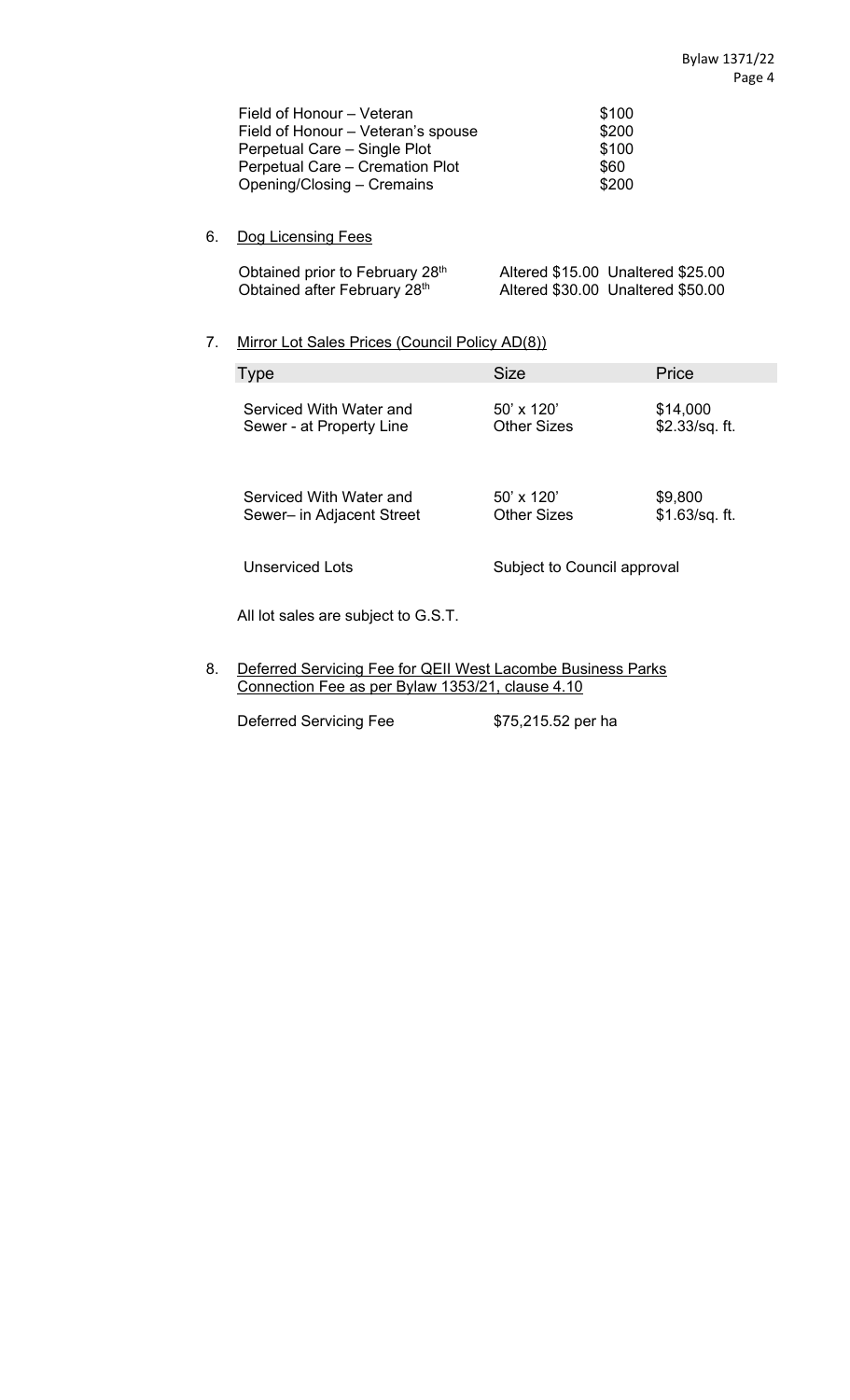#### **Schedule 2 Agricultural Services**

| 1. | Rental Equipment AG(3) and AG(9)        | Charge        | Deposit |
|----|-----------------------------------------|---------------|---------|
|    | Slide-in Sprayer<br>(150 or 200 gallon) | \$50 per day  | \$200   |
|    | <b>Pull Type Pasture Sprayer</b>        | \$50 per day  | \$200   |
|    | <b>Skunk Trap</b>                       | N/C           | \$75    |
| 2. | Tree Shelterbelt Program AG(1)          |               |         |
|    | Tree planter (crew of two)              | \$30 per hour |         |

Road construction projects M/C

3. Weed Notice Work AG(8)

The rates below shall be charged for the period commencing from when the equipment leaves the County shop until it returns.

|    | Backpack sprayer and operator                                                        | \$50 per hour, plus mileage                                                   |
|----|--------------------------------------------------------------------------------------|-------------------------------------------------------------------------------|
|    | Kubota and operator                                                                  | \$110 per hour, plus mileage                                                  |
| 4. | Kubota and Operator Spraying Services                                                |                                                                               |
|    | <b>County Residents</b><br><b>Non-County Residents</b><br><b>Private Gravel Pits</b> | \$10 per acre<br>\$110 per hour, plus mileage<br>\$60 per hours, plus mileage |
|    |                                                                                      |                                                                               |

5. County Provided Pesticides for Weed Lacombe County Cost Notice Work and Spraying Services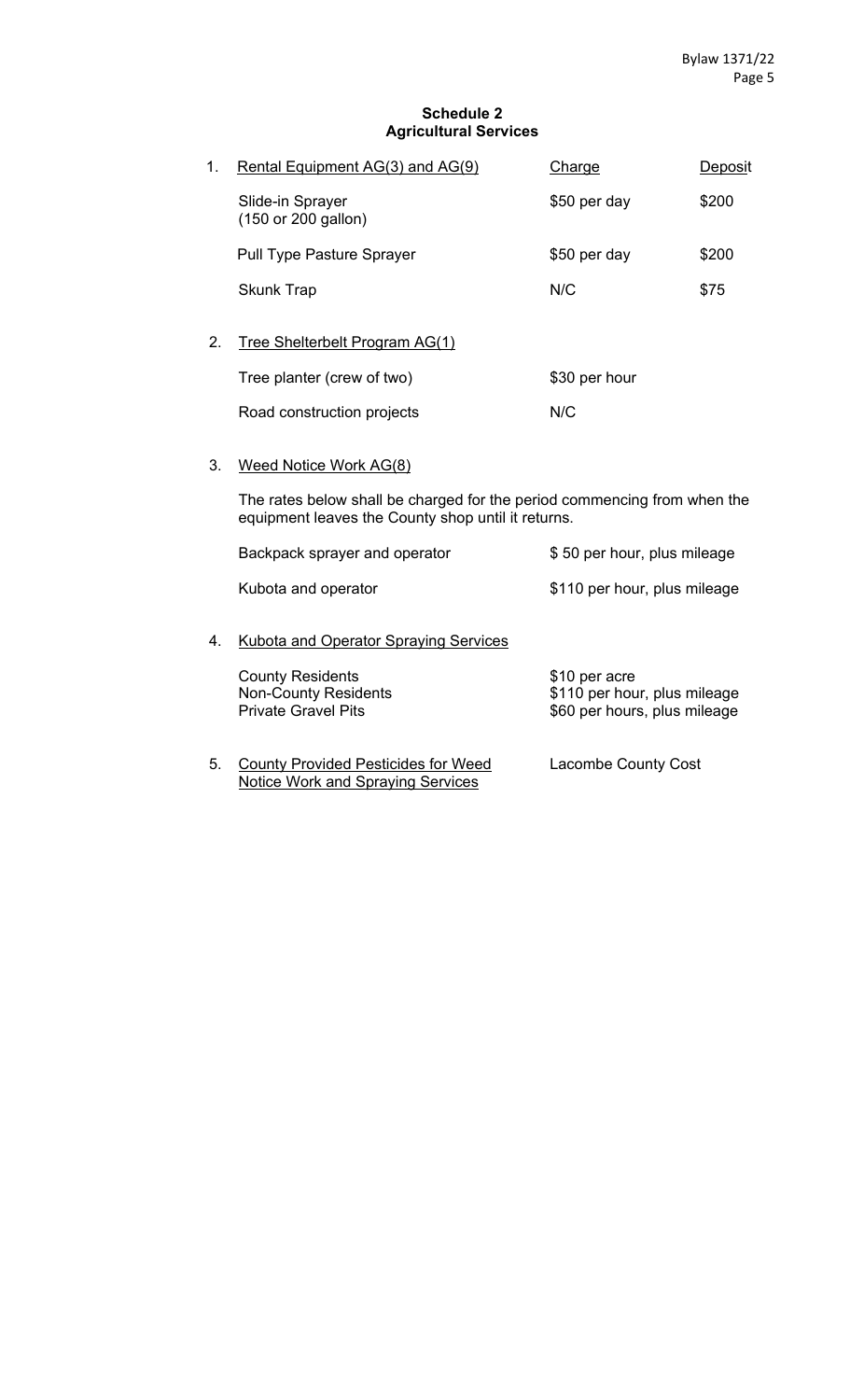#### **Schedule 3 Assessment**

1. For Owner or Purchaser

| Summary printout of<br>property assessment record  | No charge |
|----------------------------------------------------|-----------|
| Detailed printout of<br>property assessment record | No charge |

## 2. Inspection of Assessment Roll

During regular business hours inspection of the current assessment roll pursuant to Section 307 will be at no charge for the first one half hour. The person may transcribe what information is available provided it does not interfere with the right of other persons to view the roll.

|    | First one-half hour                                                                                                 |                                                                    | No charge          |
|----|---------------------------------------------------------------------------------------------------------------------|--------------------------------------------------------------------|--------------------|
|    | <b>Additional time</b>                                                                                              |                                                                    | \$15 per half hour |
| 3. | Professional Inquiries (Lawyers, Realtors, Appraisers, etc.)                                                        |                                                                    |                    |
|    | Telephone inquiries for property assessment and<br>tax levy information                                             |                                                                    | \$10 per parcel    |
|    | Copy of Ratepayer Summary and Farmland Details -<br>Non-owner's request with authorization                          |                                                                    | \$10 per parcel    |
|    | Copy of detailed printout of Property Assessment Record - \$20 per parcel<br>Non-owner's request with authorization |                                                                    |                    |
|    | Assessment sales printout                                                                                           |                                                                    | \$10 per page      |
|    | Staff time to produce reports in excess of 15 minutes                                                               |                                                                    | \$15 per half hour |
| 4. | <b>Assessment Complaints</b>                                                                                        |                                                                    |                    |
|    | Fees for filing assessment complaints to the Assessment Review Board are:                                           |                                                                    |                    |
|    | Residential – 3 or fewer dwellings<br>and farmland                                                                  |                                                                    | \$50 per parcel    |
|    | Residential - 4 or more dwellings                                                                                   |                                                                    | \$650 per parcel   |
|    | Non-residential                                                                                                     |                                                                    | \$650 per parcel   |
|    | If the Assessment Review Board makes a decision in favour of the<br>complainant, the fees are refunded.             |                                                                    |                    |
| 5. | <b>Tax Recovery</b>                                                                                                 |                                                                    |                    |
|    | Registration of tax notification                                                                                    | \$50 per parcel Plus<br>land title costs for notification of owner |                    |
| 6. | MGA Section 299 and 300 Requests for information:<br>Submitted with appropriate form                                |                                                                    |                    |
|    | 3 or fewer dwellings<br><b>Residential</b><br>and farmland                                                          |                                                                    | \$25 per parcel    |
|    | Residential<br>4 or more dwellings                                                                                  |                                                                    | \$75 per parcel    |

Non-residential **\$75 per parcel**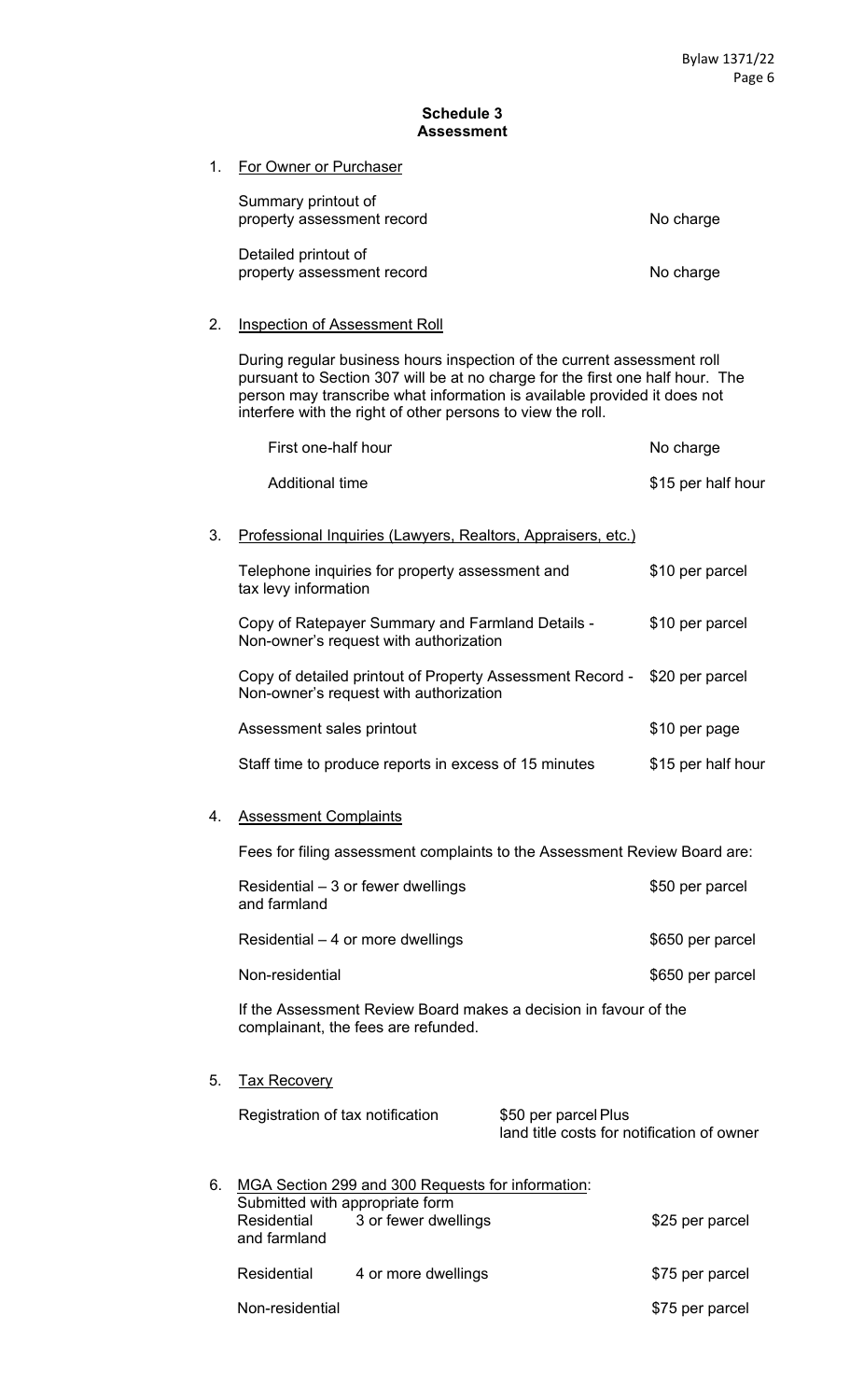#### **Schedule 4 Planning and Development**

- 1. Development Permit Application (Bylaw 1237/17)
	- a. All Development Permit Applications except those listed in 1(b) \$200
	- b. All Development Permit Applications made for all uses in the commercial and industrial districts, and for the following uses in all districts: sand and gravel extraction and processing; communication towers, minor business, and trade; community facility; special events; campground – major; alternative energy – microgeneration; cannabis production facility; and cannabis retail

\$500

#### 2. Subdivision Application (Bylaw 829/95)

For a single parcel (where rezoning is not required), such as a "first parcel out" subdivision or a "fragmented parcel", or a boundary adjustment:

Application Fee  $$500$ Approval Fee \$250

Lake Area Subdivisions **All Other Areas** Level 1 (1 lot) \$1,000 Level 1 (1 lot) \$1,000 Level 2 (2-10 lots) \$5,000 Level 2 (2-10 lots) \$4,000 Level 3 (11-25 lots) \$10,000 Level 3 (11-25 lots) \$8,000 Level 4 (26-50 lots) \$12,000 Level 4 (26-100 lots) \$10,000 Level 5 (51-100 lots) \$14,000 Level 5 (101-200 lots) \$12,000 Level 6 (101-150 lots) \$16,000 Level 6 (201 lots+) \$15,000 Level 7 (151-200 lots) \$18,000 Level 8 (201 lots+) \$20,000

#### 3. Re-designation (Bylaw 1237/17)

A flat advertising fee of \$1,500 is applicable to all re-designation and other Land Use Bylaw changes.

Approval Fee  $$1,000$ 

Where the request is for a zoning change to allow for the subdivision of land for multi-lot development for residential and other uses:

|    | Lake Area Re-Designations<br>Level 1 (1 lot) \$1,000<br>Level 2 (2-10 lots) \$5,000 | All Other Areas<br>Level 1 (1 lot) \$1,000<br>Level 2 (2-10 lots) \$5,000 |
|----|-------------------------------------------------------------------------------------|---------------------------------------------------------------------------|
|    | Level 3 (11-50 lots) \$10,000<br>Level 4 (51-250 lots) \$15,000                     | Level 3 (11-50 lots) \$7,500<br>Level 4 (51-250 lots) \$10,000            |
|    | Level 5 (251 lots+) \$25,000                                                        | Level 5 (251 lots+) \$15,000                                              |
|    | If no subdivision is involved the<br>re-designation application fee is:             | \$1,000                                                                   |
| 4. | <b>Sign Applications</b>                                                            | \$50                                                                      |
| 5. | <b>Compliance Reports</b>                                                           | \$100                                                                     |
| 6. | <b>Pre-circulation of Development Permit and</b><br>Re-designation Applications     | \$50                                                                      |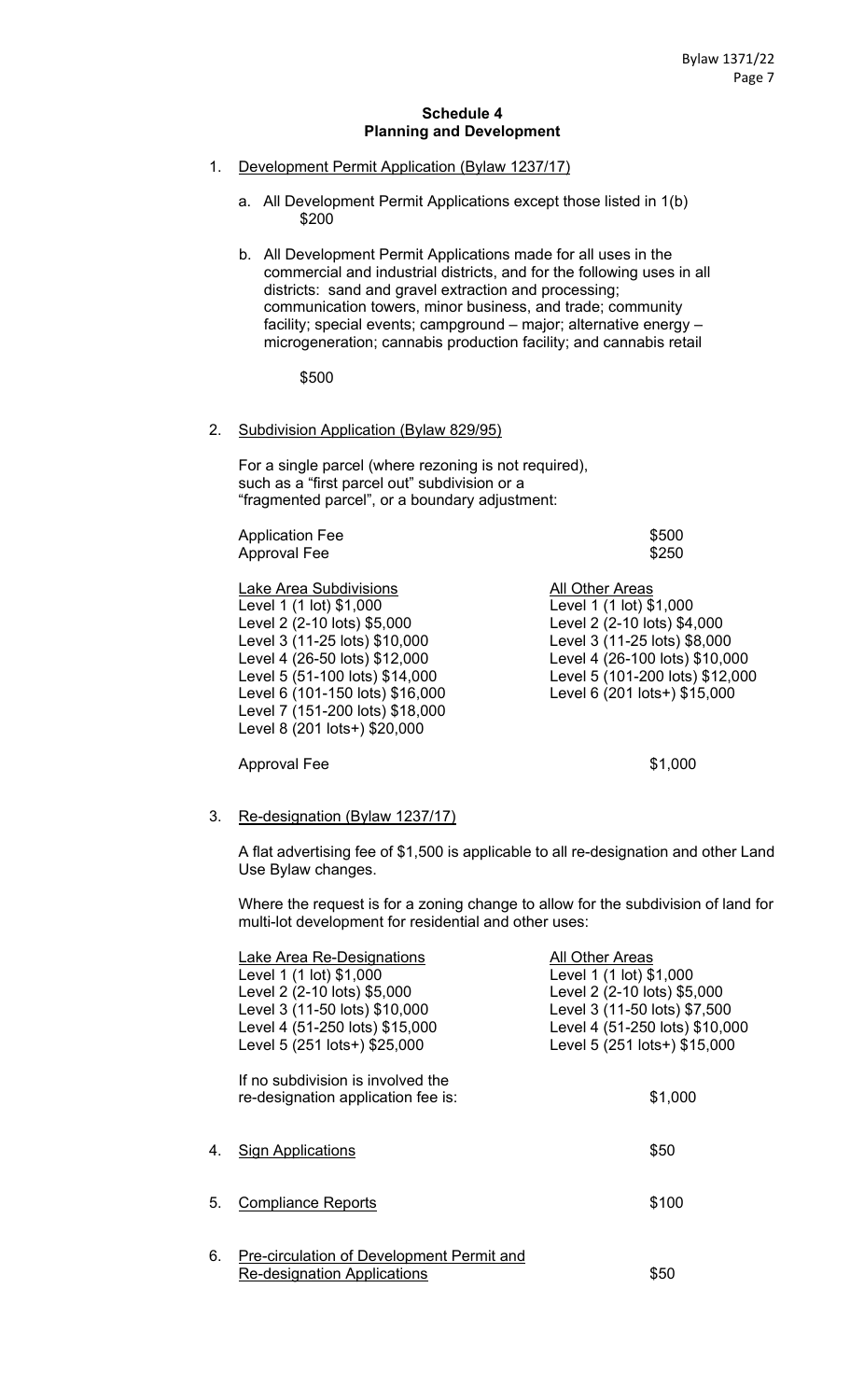## 7. Plans and Bylaws (Paper Copies)

| <b>Municipal Development Plan</b>                | \$10 |
|--------------------------------------------------|------|
| Land Use Bylaw                                   | \$50 |
| Buffalo Lake Intermunicipal Development Plan     | \$10 |
| Lacombe Intermunicipal Development Plan          | \$10 |
| Town of Blackfalds/Lacombe County Intermunicipal |      |
| Development Plan                                 | \$10 |
| Milton/Morningside Area Structure Plan           | \$10 |
| Lacombe/Blackfalds Fringe Area Structure Plan    | \$10 |
| Mirror Area Structure Plan                       | \$10 |
| South of Highway 11 Area Multi-lot Country       |      |
| <b>Residential Outline Plan</b>                  | \$10 |
| <b>Burbank Local Plan</b>                        | \$10 |
| Gull Lake Intermunicipal Development Plan        | \$10 |
| Sylvan Lake Management Plan: 2000 Update         | \$10 |
| Sylvan Lake Public Access Study                  | \$10 |
| Sylvan Lake Water Quality Assessment Study and   |      |
| <b>Watershed Management Considerations</b>       | \$10 |
| Highway 2A Urban Corridor Area Structure Plan    | \$10 |
| Town of Bentley/Lacombe County Intermunicipal    |      |
| Development Plan                                 | \$10 |
| Village of Alix IDP                              | \$10 |
| Village of Clive/Lacombe County Intermunicipal   |      |
| Development Plan                                 | \$10 |
| Town of Eckville/Lacombe County Intermunicipal   |      |
| Development Plan                                 | \$10 |
|                                                  |      |

8. Initiation of Development Without Development Permit Approval or Failure to Meet Condition(s) of Development Approval

|    | All Districts Except for Commercial, Industrial, Recreational and Agricultural (as<br>noted below) |         |
|----|----------------------------------------------------------------------------------------------------|---------|
|    | <b>Permitted Use</b>                                                                               | \$500   |
|    | <b>Discretionary Use</b>                                                                           | \$1,000 |
|    | Commercial, Industrial or Recreational District                                                    |         |
|    | <b>Permitted Use</b>                                                                               | \$2,000 |
|    | <b>Discretionary Use</b>                                                                           | \$3,000 |
|    | <b>Agricultural District</b><br>Minor Business or Trade or Contractor Business                     | \$3,000 |
| 9. | <b>Historical Land Use Search</b>                                                                  | \$100   |
|    | 10. Subdivision & Development Appeal Board Appeal Fees                                             |         |
|    | <b>Stop Order Appeal</b>                                                                           | \$500   |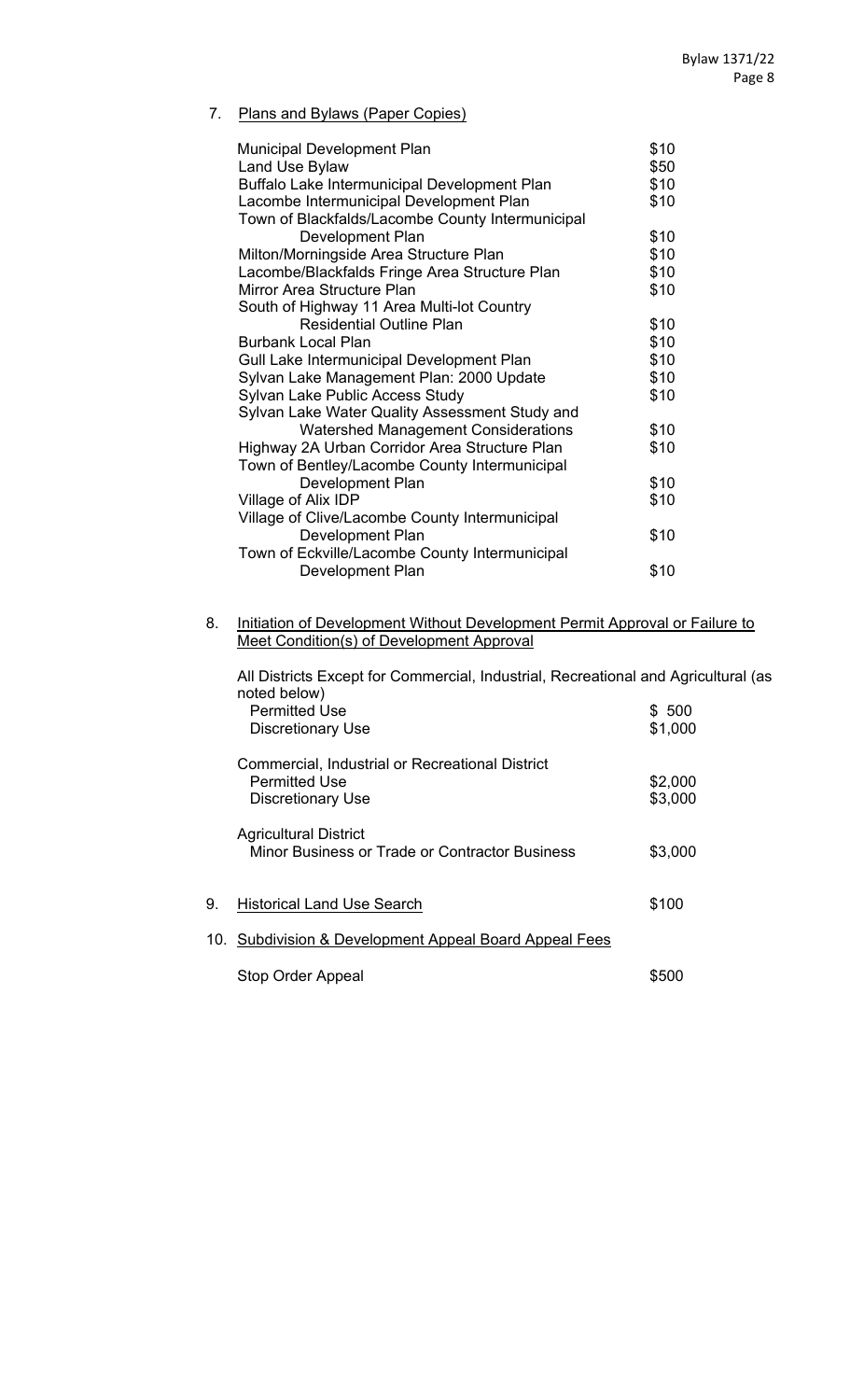## **Schedule 5 Operations**

| 1. | Road and Infrastructure Standards Manual                                                       |                                                                                              | \$150                                                        |
|----|------------------------------------------------------------------------------------------------|----------------------------------------------------------------------------------------------|--------------------------------------------------------------|
| 2. | Dust Treatment on Roads OP(6)<br>Calcium Chloride - $(1/3rd cost recovery)$                    | \$3.27 per lineal metre*<br>costs                                                            | *subject to change - pending<br>yearly tenders and equipment |
| 3. | Sale of Non-Statutory Road Allowance OP(14)                                                    |                                                                                              |                                                              |
|    | Subject to Council approval                                                                    | 30% of County per acre rate                                                                  |                                                              |
| 4. | Sale of Materials OP(17)                                                                       |                                                                                              |                                                              |
|    | <b>Used Culverts</b>                                                                           | 50% of purchase price                                                                        |                                                              |
|    | <b>Used Grader Blades</b>                                                                      | 4' - \$3.00 each<br>8' - \$6.00 each                                                         |                                                              |
| 5. | Sale of Bridge Materials OP(20                                                                 | Current market price plus<br>12% administration fee and<br>10% capital recovery<br>surcharge |                                                              |
| 6. | Urban Municipal Road Maintenance OP(24)                                                        |                                                                                              |                                                              |
|    | Subject to Council approval                                                                    |                                                                                              | Cost plus 15%                                                |
| 7. | Utility and Approach Inspection OP(27)                                                         |                                                                                              |                                                              |
|    | Approach approvals (industry)<br>Utility crossings                                             |                                                                                              | \$150<br>\$150                                               |
|    | Seismic approvals<br>Road use inspections                                                      |                                                                                              | \$150<br>\$150                                               |
| 8. | Rentals                                                                                        |                                                                                              |                                                              |
|    | <b>Wire Winder</b>                                                                             |                                                                                              | \$50 per day                                                 |
| 9. | <b>Sale of Signs</b>                                                                           |                                                                                              |                                                              |
|    | $Sign - 75$ cm x 75 cm (includes post and installation)                                        |                                                                                              | \$215 each                                                   |
|    | 10. Rural Address Signs                                                                        |                                                                                              |                                                              |
|    | (Sign Specifications as per Bylaw No. 1112-10)<br>Sign<br>Post<br>Installation (sign and post) |                                                                                              | \$35 each<br>\$18 each<br>\$90 each                          |

## 11. Domestic Septic Waste in the Mirror Lagoon

Charges for this service will be based on the capacity dumped.

Per Load (Single Axle)  $$35$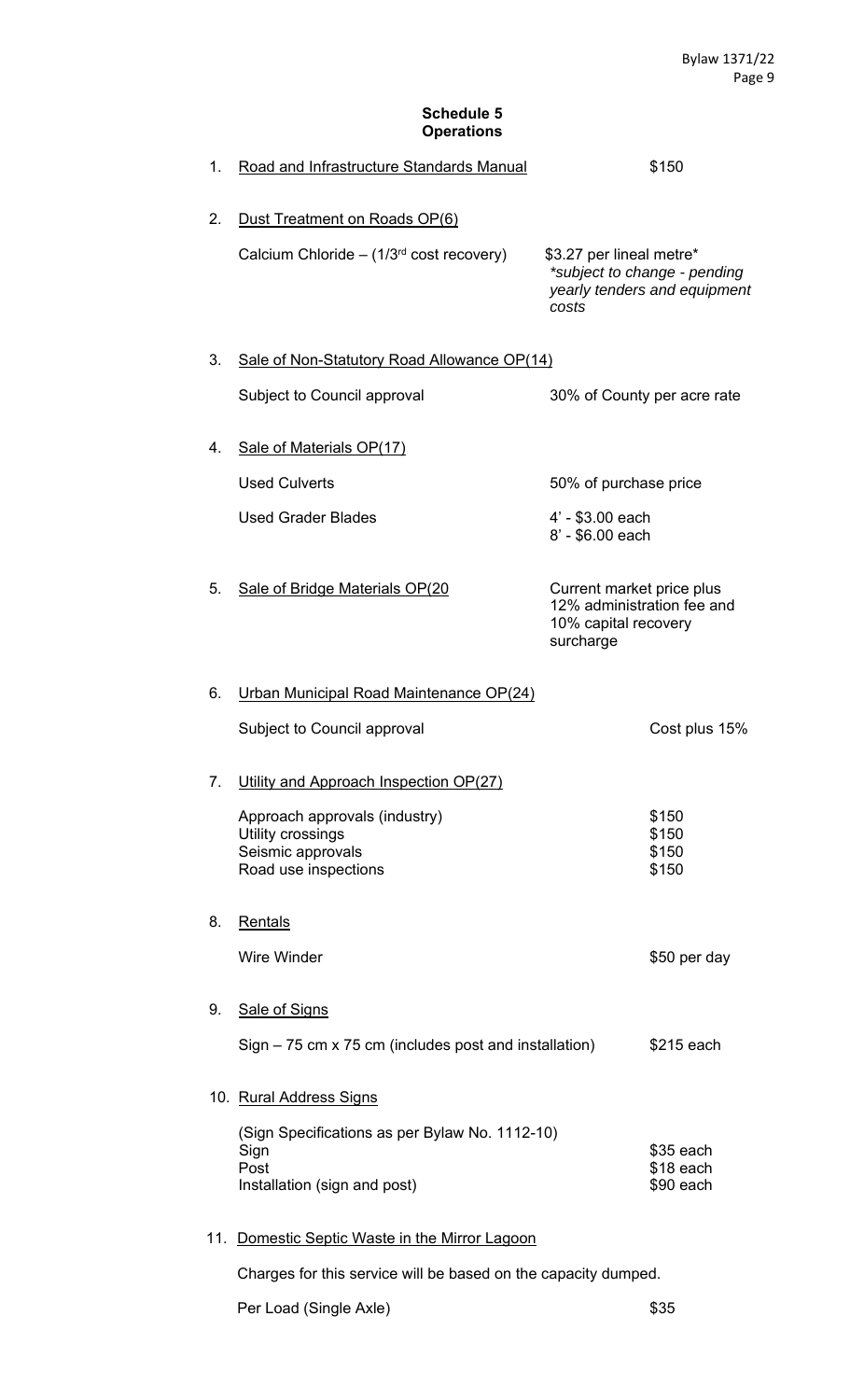Per Load (Tandem Axle)  $$65$ 

#### 12. Clean Up Program

 "A" Rate (Paved Roads) - \$75/km of roadway right of way cleaned. This rate shall apply to all paved roadways within Lacombe County.

"B" Rate (Gravel Roads) - \$50/km of roadway right of way cleaned.

#### 13. Parking Fees for Areas as authorize by Bylaw 1370/22

- a. All parking fees include GST.
- b. All fees apply during May  $1<sup>st</sup>$  to October 15<sup>th</sup> of each year, weather dependent
- c. Season passes cover parking from May 1<sup>st</sup> to October 15<sup>th</sup> of each year.
- d. The following rates apply to designated parking areas at Sandy Point Beach & Boat Launch Areas (per vehicle, includes trailer)

| ii.  | <b>Beach Stalls</b>       |             |
|------|---------------------------|-------------|
|      | 1. Per Hour               | 3.00<br>\$  |
|      | 2. Per Day                | \$15.00     |
|      | 3. Per Season             | \$120.00    |
| iii. | <b>Boat Launch Stalls</b> |             |
|      | 1. Per Day                | \$20.00     |
|      | 2. Per Season             | \$160.00    |
| iv.  | <b>Launch Only</b>        |             |
|      | 1. Per Hour               | \$10.00     |
|      | 2. Per Season             | 80.00<br>\$ |

b. The following rates apply to designated parking areas at Sunbreaker Cove Parking Lot (per vehicle, includes trailer)

|      | <b>Boat Launch Stalls</b><br>1. Per Day<br>2. Per Season | \$20.00<br>\$160.00     |
|------|----------------------------------------------------------|-------------------------|
| ii.  | <b>Park Only</b><br>1. Per Hour<br>2. Per Season         | \$10.00<br>\$80.00      |
| iii. | <b>Launch Only</b><br>1. Per Hour<br>2. Per Season       | \$10.00<br>80.00<br>\$. |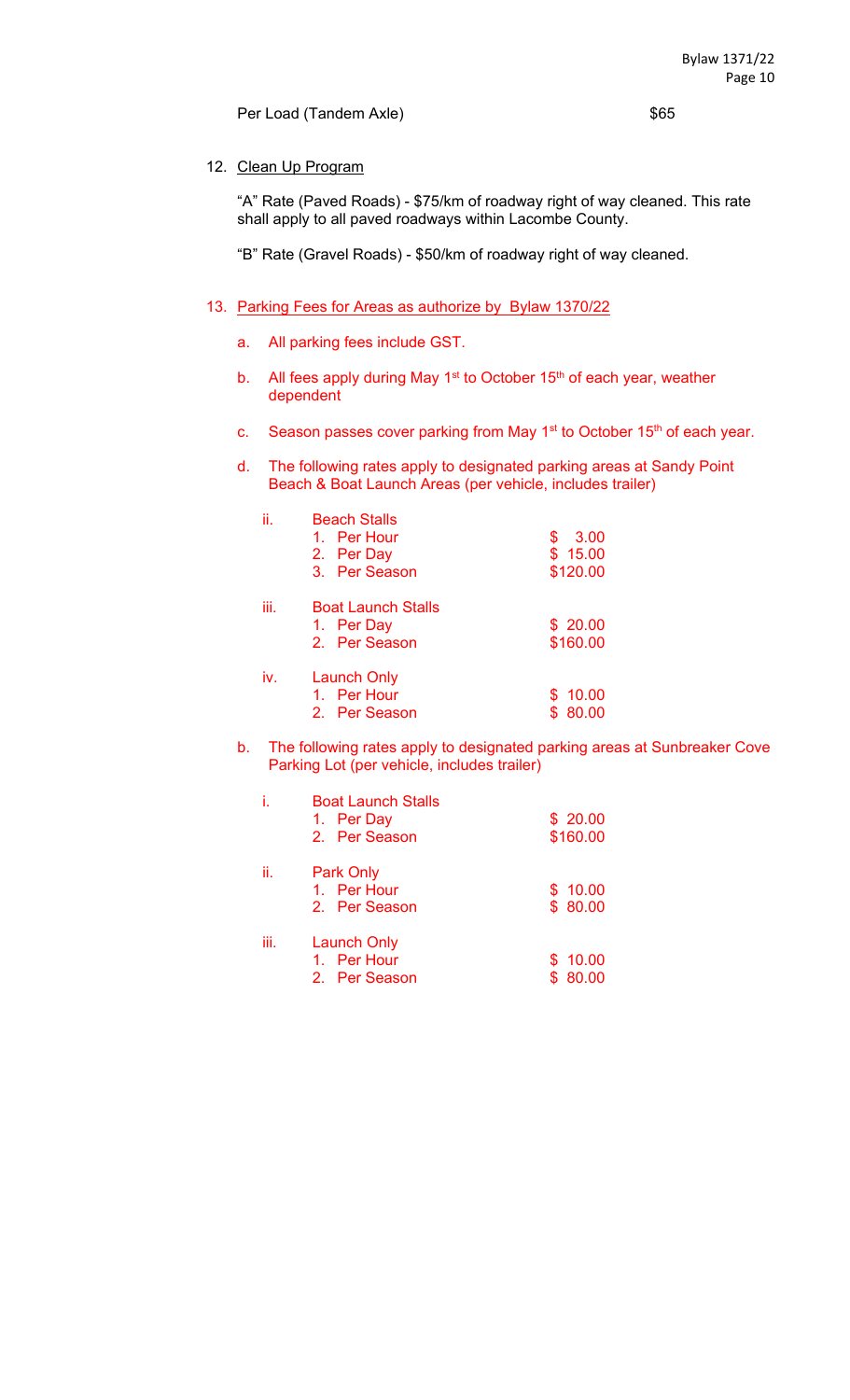#### **Schedule 6 Fire Services**

## 1. Emergency Response Fees

| <b>Service</b>                                                                        | Fee                                                                                                                                                                                                                                                     |
|---------------------------------------------------------------------------------------|---------------------------------------------------------------------------------------------------------------------------------------------------------------------------------------------------------------------------------------------------------|
| <b>Fire Suppression Response</b>                                                      | Total response time less than 1 hour: \$0                                                                                                                                                                                                               |
|                                                                                       | Total response time greater than 1 hour:<br>Fire Engine<br>First Hour - \$500<br>Additional Hours - \$250/ half hour or part thereof<br><b>Additional Units</b><br>First hour - \$350<br>Additional hours - \$175 / unit / half hour or part<br>thereof |
| Motor Vehicle Collision Response                                                      | Alberta Transportation Rates at a minimum of one<br>hour                                                                                                                                                                                                |
| Any response                                                                          | Cost of material used and third-party costs                                                                                                                                                                                                             |
| Response to motor vehicle collision<br>or fire on                                     | <b>Alberta Transportation Rates</b>                                                                                                                                                                                                                     |
| Response to a fire monitoring<br>system nuisance alarm<br>Defined as any alarm system | No charge first response<br>\$100 for second response<br>\$200 for third response                                                                                                                                                                       |
| malfunction, including faulty<br>equipment and misuse of alarm.                       | \$300 for subsequent responses                                                                                                                                                                                                                          |

# 2. **Inspections, Permits and Services**

| <b>Service</b>                                      | Fee                        |
|-----------------------------------------------------|----------------------------|
| <b>Inspections</b>                                  |                            |
| Inspection                                          | \$150.00 / hour            |
| Re-Inspection                                       | \$175.00 / hour            |
| <b>Provincial License Inspection</b>                | \$150.00 / hour            |
| <b>Occupancy Load Certificate</b>                   | \$50.00 each               |
| <b>Construction Site Inspection and Plan Review</b> | \$150.00 / hour            |
| Fire Code Plan Review                               | \$150.00 / hour            |
| Mileage                                             | \$0.75/km                  |
|                                                     |                            |
| <b>Special Events</b>                               |                            |
| <b>Trade Show Floor Plan Review and Inspection</b>  | \$150 / hour               |
| Temporary Tent Plan Review and Inspection Food      | \$150 / hour               |
| <b>Outlet Inspection</b>                            | \$150 / hour               |
| <b>Special Events Permit</b>                        | \$50 each                  |
|                                                     |                            |
| <b>Investigation Services</b>                       |                            |
| Investigator                                        | \$175.00 / hour            |
| Mileage                                             | \$0.75 km                  |
| 3D Imagery                                          | \$250.00 investigation     |
| Aerial Imagery                                      | \$250.00 investigation     |
| Lab Analysis (USD)                                  | \$175.00 per sample        |
| Lab Report (USD)                                    | \$65.00 per report at cost |
| Any additional courier fees.                        |                            |
| <b>Accelerant Detection Canine</b>                  | \$150.00 / hour            |
| Canine Team - Mileage                               | \$0.75 km                  |
| <b>Expert Testimony</b>                             | \$175.00 / hour            |
| Forensic Imagery and Evidence Services -            |                            |
| Forensic services only (working under               |                            |
| the primary investigator), which includes scene     | \$175.00 / hour            |
| documentation, evidence,                            |                            |
| collection, evidence logs and imagery               |                            |
|                                                     |                            |